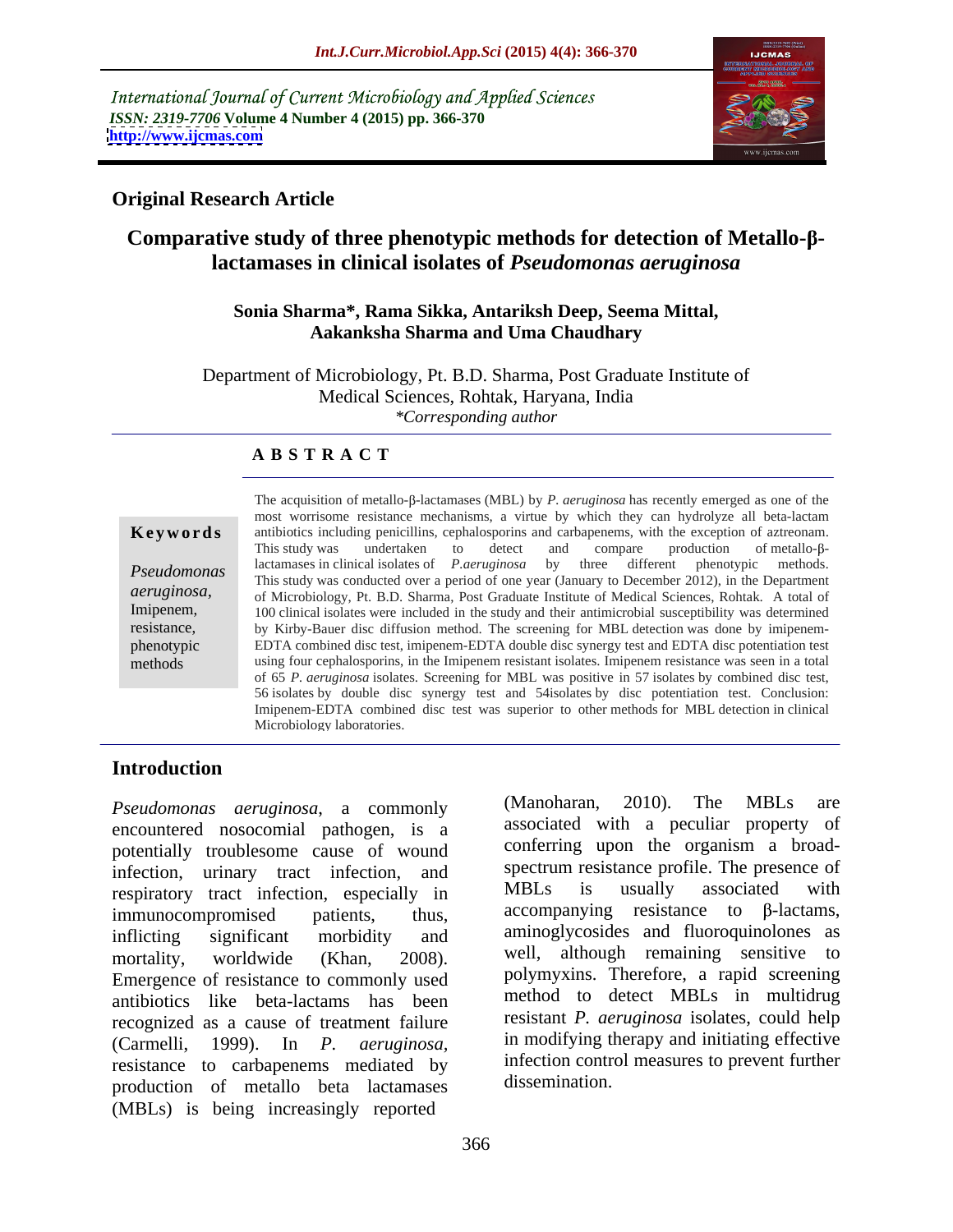Presently, no one standardized phenotypic method for MBL detection has been isolates, ofloxacin (5µg) and norfloxacin proposed. Despite polymerase chain reaction being a highly accurate and reliable method, ATCC 27853 strain was employed as the its accessibility is often limited to reference control strain (Winn Jr et al, 2006;Sussman, laboratories. The present study was thus 1998). conducted with an objective to detect the isolates by three different phenotypic resistant (MDR), if resistance was methods and compare their relative efficacy.

This study was conducted over a period of one year (January to December 2012), in the four classes of antimicrobial agents Department of Microbiology, Pt. B.D. Sharma, Post Graduate Institute of Medical Sciences, Rohtak, a tertiary level health care The protocol for the MBL detection in the P. providing facility in North India. aeruginosa isolates by the three methods

A total of 100 isolates of *P. aeruginosa* recovered from clinical specimens like **Imipenem (IMP)-EDTA combined disc** urine, pus, blood, body fluids, sputum, etc were included in the study. The clinical isolates recovered from both outdoor and The test organism was inoculated on MHA indoor patients, irrespective of their age and plate as per CLSI guidelines. Two 10µg gender, were identified following standard imipenem discs were placed on the surface microbiological procedures (Collee, of agar plate and EDTA solution was added 1996a,b). to one disc to obtain a desired concentration

Antimicrobial susceptibility testing was performed by Kirby-Bauer disc diffusion

Following antimicrobials discs were tested:- **Imipenem (IMP)-EDTA double disc** ceftazidime  $(30\mu g)$ , cefepime  $(30\mu g)$ , synergy test (DDST) ceftriaxone (30µg), ceftizoxime (30µg), cefoxitin (30µg), imipenem (10µg), Test organism was inoculated on MHA and meropenem (10µg), piperacillin/tazobactam a 10µg imipenem disc was placed 20 mm (100/10µg), ticarcillin/clavulanic acid centre to centre from a blank disc containing  $(75/10\mu$ g), aztreonam  $(30\mu$ g), gentamicin 10 $\mu$ l of 0.5M EDTA  $(750\mu$ g). Enhancement (10µg), amikacin (30µg), netilmicin (30µg), ciprofloxacin (5µg), polymyxin B (300

units), colistin (10µg). In case of urinary (10µg) were also included. *P. aeruginosa* 1998).

prevalence of MBLs in *P. aeruginosa* An isolate was considered as multi drug **Material and Methods** lactams, carbapenems, aminoglycosides, and resistant (MDR), if resistance was encountered to least three of the following classes of antimicrobial agents, i.e  $\beta$ fluoroquinolones; and, extremely drug resistant if found to be resistant to all the four classes of antimicrobial mentioned previously.

used in the study is given as under:

# **test**

**Antimicrobial Susceptibility** and imipenem-EDTA disc was compared method as per CLSI guidelines (CLSI, imipenem discs was  $\geq$  7mm than imipenem 2011). disc alone (Yong et al, 2002). of 750µg. The inhibition zone of imipenem after 16-18 hours of incubation at 35ºC. A positive test was indicated if zone enhancement with EDTA impregnated

# **synergy test (DDST)**

10µl of 0.5M EDTA (750µg). Enhancement of the zone of inhibition in the area between imipenem and the EDTA disc in comparison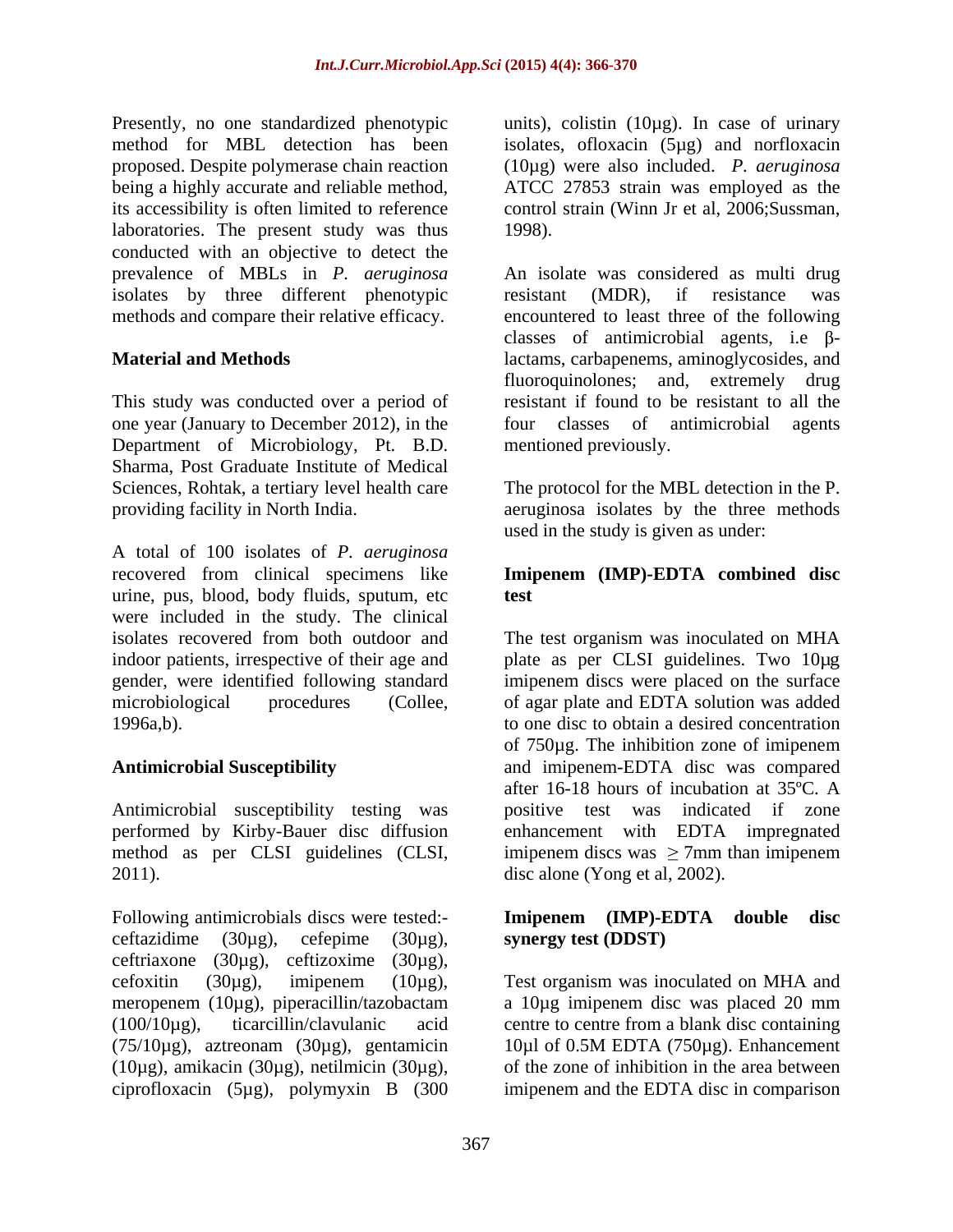with the zone of inhibition on the far side of standard for detection of MBL, different

## **EDTA disc potentiation using ceftazidime, ceftizoxime, cefepime and**

Test organism was inoculated on to the (IMP)-EDTA(DDST) and 83.07% by EDTA Mueller-Hinton agar plates as per CLSI disc potentiation test(Table.1). The guidelines and a filter paper blank disc was ceftizoxime (30µg), cefotaxime (30µg), cefepime (30 $\mu$ g)] were placed 25mm centre to centre from the blank disc. Ten  $\mu$ l of 0.5M EDTA solution was added to the blank detection by Imipenem (IMP)-EDTA in the area between the EDTA disc and any has been reported to be 0.0%, 11.1% positive result (Arkawa et al, 2000). two methods. Silpi et al reported 90.2%

organisms also carry other multidrug resistance genes and the only viable producing P. aeruginosa isolates were found Therefore, it becomes important to have a

the drug was interpreted as a positive result studies have reported results using different (Lee et al, 2003). methods. In the current study, out of 100 **cefotaxime** MBL producers by imipenem (IMP)-EDTA placed. Following discs [ceftazidime (30µg), not statistically significant. Similarly other to centre from the blank disc. Ten µl of EDTA combined disc test, whereas MBL disc and the plate was incubated overnight at (DDST) has been reported to be 64.28%,  $35^{\circ}$ C. Enhancement of the zone of inhibition  $50.0\%$  and by EDTA disc potentiation test one of the four cephalosporin discs in (Behera et al, 2008; Bhalerao et al, 2010). comparison with the zone of inhibition on This suggests that imipenem (IMP)-EDTA the far side of the drug was interpreted as a combined disc test is superior to the other **Result and Discussion** *aeruginosa* isolates by imipenem (IMP)- Production of MBL by *P. aeruginosa* and EDTA double disc synergy test and MBL Eother gram negative bacteria has tremendous test strip, thus suggesting all the three impact on therapeutic regimens, since these methods to be equally effective in detecting isolates of *P. aeruginosa*, imipenem resistance was observed in 65.0% of the isolates. Out of these isolates, 87.7% were combined disc test, 86.15% by Imipenem (IMP)-EDTA(DDST) and 83.07% by EDTA disc potentiation test(Table.1). The difference in production rates was however studies have also reported 85.7% and 66.7% detection of MBL by imipenem (IMP) detection by Imipenem (IMP)-EDTA has been reported to be 0.0%, 11.1% two methods. Silpi et al reported 90.2% MBL production in imipenem resistant *P.*  EDTA combined disc test, imipenem (IMP)- MBL production (Silpi et al, 2012).

treatment options remains the administration The prevalence of MBL detection by of potentially toxic polymyxin B and colistin imipenem-EDTA combined disc test has (Livermore and Woodford, 2000). In the been reported to range from 8.0%-85.7% in present study also, 74% of the MBL various studies (Collee et al, 1996; Noyal et to multi drug resistant (MDR) and 60% were 2002). So, the rate of MBL production was extremely drug resistant (XDR) isolates. comparatively higher in the current study. MBL producing strains are more likely to This can be explained by the fact that cause invasive disease and are associated because of increase in ESBL producing with a higher hospital case-fatality rate. isolates, use of carbapenems to treat serious rapid screening test to detect MBLs in these thus lead to antibiotic selection pressure isolates so that further dissemination can be under the influence of which organisms prevented (Noyal et al, 2009).<br>
Since there is no one test considered as gold<br>
Since there is no one test considered as gold<br>
Since there is no one test considered as gold<br>
Since there is no one test considered as gold<br>
Si al, 2009; Behera et al, 2008; Livermore, infections in our institute has increased and starts expressing many resistance mechanisms for its survival. This might be responsible for production of MBL enzymes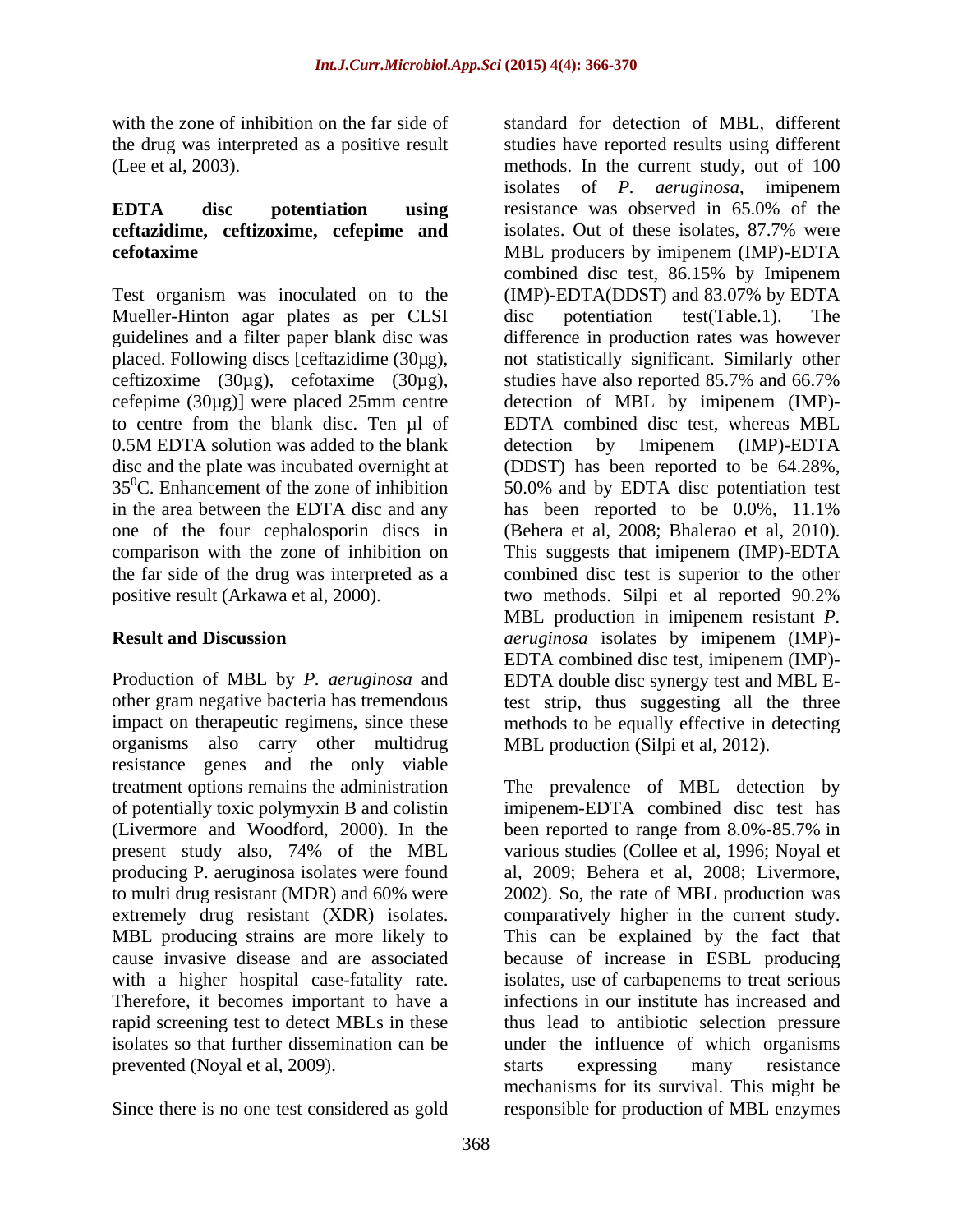to the fact that study was performed only on

in *P. aeruginosa* isolates in the present study isolates recovered from burn wound samples (Noyal et al, 2009; Agarwal et al, 2008; (Saderi et al, 2010). Absence of MBL Navneeth et al, 2002). However, another production in imipenem resistant isolates author reported a higher rate (94.20%) of may be due to other resistance mechanisms MBL production in imipenem resistant *P.*  involved such as permeability mutations via *aeruginosa* isolates by imipenem (IMP)- loss of porins or upregulation of efflux EDTA combined disc test, which can be due systems which may be missed by phenotypic tests (Saderi et al, 2010).

**Table.1** Comparison of three methods employed for the detection of MBL among imipenem resistant *P. aeruginosa* isolates

| Total Number    | <b>MBL Isolates</b>           |                         | MBL Isolates, detected   MBL Isolates, detected |
|-----------------|-------------------------------|-------------------------|-------------------------------------------------|
| of imipenem     | detected by                   | by imipenem (IMP) -     | by EDTA disc                                    |
| resistant       | $\frac{1}{2}$ imipenem (IMP)- | <b>EDTA</b> double disc | potentiation method                             |
| P. aeruginosa   | <b>EDTA</b> combined          | synergy test (DDST)     |                                                 |
| isolates out of | disc test                     |                         |                                                 |
| <b>100</b>      |                               |                         |                                                 |
|                 | 07.70/                        | 86.15%                  | 83.07%                                          |

## **References**

- Khadse RK, Jalgaonkar SV. 2008.
- Arkawa Y, Shibata N, Shibayama K, *Microbiol*., 38: 40 -3.
- Behera B, Mathur P. Das A, Kapil A, for detection of metalo- $\beta$ -lactamase
- Bhalerao DS, Roushani S. Kinikar AG,
- Agarwal G, Lodhi RB, Kamalakar UP, Carmelli Y, Troillet N, Eliopoulos GM, Study of metallo-beta lactamase antibiotic resistant *Pseudomonas* production in clinical isolates of *aeruginosa*: comparison of risks *Pseudomonas aeruginosa. Indian J Med Microbiol.*, 26: 349-51. antipseudomonal agents. *Antimicrob*  Samore MH. 1999. Emergence of antibiotic resistant *Pseudomonas*  associated with different *Agents Chemother*., 43: 1379-82.
	- Kurokawa H, Yogi T, Fusiwara H et Clinical and Laboratary Standards Institute. al. 2000. Convenient test for 2011. Performance standards for screening metallo-beta-lactamases antibiotic disk susceptibility tests: producing gram-negative bacteria approved standard. 9<sup>th</sup> ed. CLSI using thiol compounds*. J Clin* <sup>th</sup> ed. CLSI Document M100-S21,Vol 31(1). Wayne, PA.
	- Sharma V., 2008. An evaluation of identification of bacteria. In : Collee four different phenotypic techniques producing *Pseudomonas aeruginosa. Indian J Med Microbiol.*, 26: 233-7. Microbiology, 14<sup>th</sup> ed. Churchill Collee JG, Mles RB, Watt B. 1996. Tests for JG, Fraser AG, Marmon BP, Simmons A, editors. Mackie and McCartney Practical Medical  $th$  od Churchill Livingstone, New York, Pp131-49.
	- Akhtar I. 2010. Study of MBL Collee JG, Duguid JP, Fraser AG, Marmion producing *P. aeruginosa* in pravara BP, Simmons A. 1996. Laboratory rural hospital. *Pravara Med Rev*., 5: strategy in the diagnosis of infective 16-9. syndromes. In : Collee JG, Fraser AG,